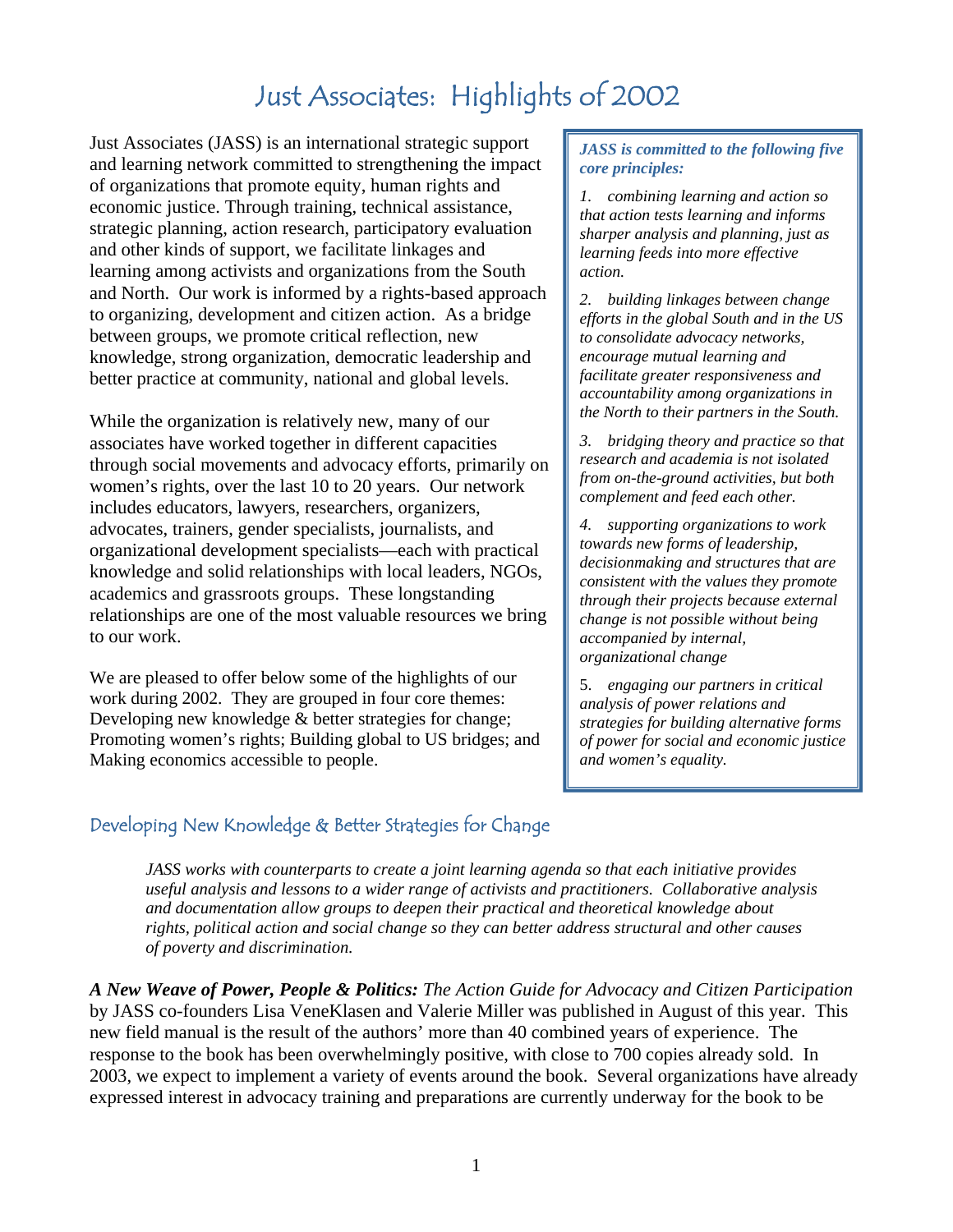translated into Spanish and Bahasa Indonesian. Since it has been published, we have received enthusiastic feedback from around the world:

*Amazing. It is just what I have been searching for! An integration of all of the various philosophies and schools of thoughts regarding social justice and how to carry those through an advocacy process.*  Ruthie-Marie Beckwith, Ph.D., Tennessee Microboards Association, Inc.

*I find myself in an everlasting and frustrating search for appropriate materials to use with our students and in my work in general, but every once in a while a gem appears unexpectedly and your book is one of them … It arrived last week and I have been using it and recommending it to people ever since … I am also thrilled by your incorporation of gender and other social variables throughout the book.*  Jonathan Dain, Tropical Conservation and Development Program, Center for Latin American Studies, University of Florida

*… It is very clear to me that [the book] is going to be of tremendous use in our advocacy work here in Kenya especially as we continue to struggle for a new constitutional dispensation. I will share it extensively with the other partners … Once again thanks for a job well-done.*  Opiata Odindo, Legal Advice Center (Kituo Cha Sheria) - Kenya

*Congratulations for A New Weave ... The book will be enormously valuable to us and activists everywhere.*  Kathy Bond-Stewart and Talent Nyathi, Africa Community Publishing and Development Trust - Zimbabwe

A major highlight for Just Associates during 2002 was the launching of our partnership with the Participation Group at the Institute of Development Studies (IDS) in the UK. This is a group of wellknown scholars who have been actively involved in and writing about innovative strategies for citizen participation around the world. Together we're carrying out an action research project called *Linking Rights and Participation*. We are working with teams of activists and educators, including four of our Associates, who are intimately tied to social movements, women's rights and citizen efforts in Brazil, Kenya, India, Indonesia, Mexico, Nigeria, and Zimbabwe. This project seeks to learn about and support an emerging trend that can be seen around the world—groups concerned with worsening poverty and inequality are increasingly framing their demands as *rights*. These efforts are expanding the parameters of human rights from a focus on political and civil rights to economic, social and cultural rights. The analysis and documentation from this project will help to give practical meaning to the work of Amartya Sen, the nobel prize-winning economist, on "development as freedom" and will further strengthen rights-based approaches to development.

Over the last several years, our associates have conducted groundbreaking research and analysis on evaluating and assessing advocacy impact. Evaluation is crucial to build more effective strategies for advancing rights, equality and justice; yet evaluating advocacy and organizing is a relatively new area of thinking and practice. JASS looks at evaluation as the flipside of planning. By pushing ourselves to define what success looks like in the arena of social and political change and how we will measure it, we are able to develop more effective strategies. JASS is currently advising and supporting ActionAid, a leader among international development NGOs, to explore *innovations in impact evaluations and learning.* This initiative is focused on designing flexible, participatory tools for advocacy program evaluation and organizational learning that build on the concrete experiences and visions for change of citizens groups around the world.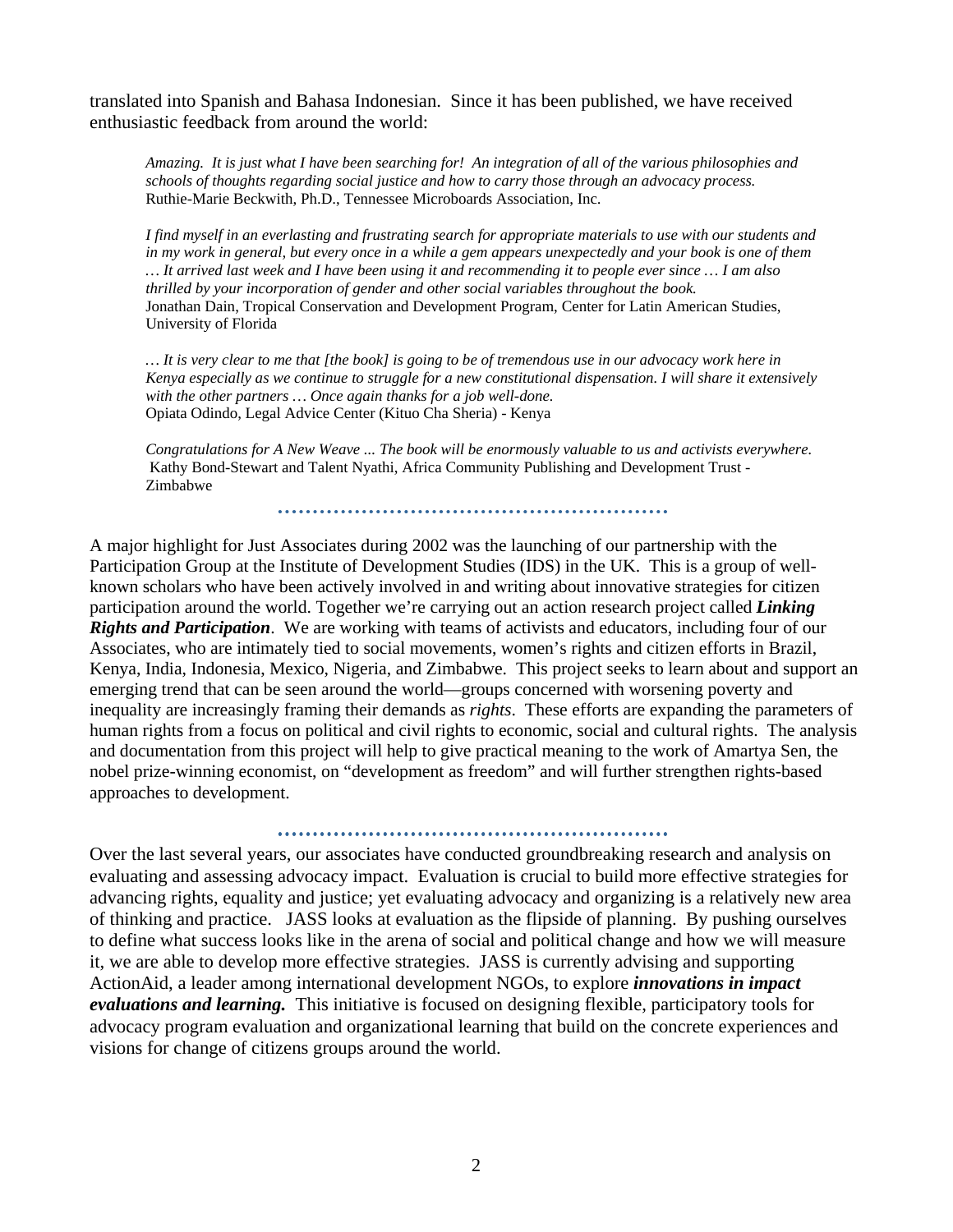## Promoting Women's Rights

*Building on our extensive involvement in women's rights, JASS has consolidated strategic partnerships with international women's rights organizations that are interested in our flexible and strategic approaches to rights and political change. Through these partnerships, we hope to encourage greater linkages among the women's rights movement and others such as the fair trade, peace and environmental movements that could potentially be strong allies for common causes.*

One such partnership is with the Association for Women's Rights in Development (AWID), an international membership organization, based in Canada, that conducts research and facilitates learning exchanges on cutting edge issues impacting women's rights. Every 3 years, AWID organizes an international Forum that regularly attracts more than 1,000 women and men from around the world to develop strategies, share ideas, build skills and provide support to advance gender equality and social justice. Just Associates participated in AWID's 9<sup>th</sup> International Forum held in October this year in Guadalajara Mexico by organizing a workshop on *Power and Negotiation: Advocating and Advancing Women's Rights*.

In addition, JASS is collaborating with AWID to explore fundraising strategies that can sustain international women's rights organizations through the future. We have initiated joint networking with individuals to explore the possibilities and challenges of building an individual donor base for international feminism. In addition, AWID commissioned JASS to conduct research on *funding trends for women's rights organizing*. Based on findings from interviews with 16 representatives of international women's organizations and 17 representatives of funding or philanthropic agencies, the study both confirmed standard wisdom on fundraising strategies, and highlighted key challenges and potential future directions for women's rights organizations trying to raise funds from donor institutions and individuals. The final report on the study will be available on the AWID website by early 2003.

JASS is also working with the Women's Environment and Development Organization (WEDO) in New York. Founded by prominent American feminist, Bella Abzug, WEDO plays a critical leadership role on UN-focused advocacy to fight for and safeguard commitments to women's rights in UN agreements. Since Bella's death in 1998, WEDO has faced a challenging transition. As they navigate the complexities of the changing global environment, WEDO has established an on-going relationship with Just Associates for support to staff and board on political analysis and strategic planning. JASS is currently helping program staff develop their areas of focus beyond the UN, to cutting edge issues such as water—a resource increasingly reported as "the new gold" of the  $21<sup>st</sup>$  century.

## Building Global, Local and U.S. Bridges

*One of the driving forces behind the creation of Just Associates was a mandate from many of our colleagues around the world who wanted to find ways to effectively connect with their U.S. counterparts—other organizers and activists working in local communities for rights, equality and economic justice. We believe that by building these connections, we can also build a stronger force for shaping the impact that U.S. policies have on people, particularly poor and marginalized groups, in the global South.*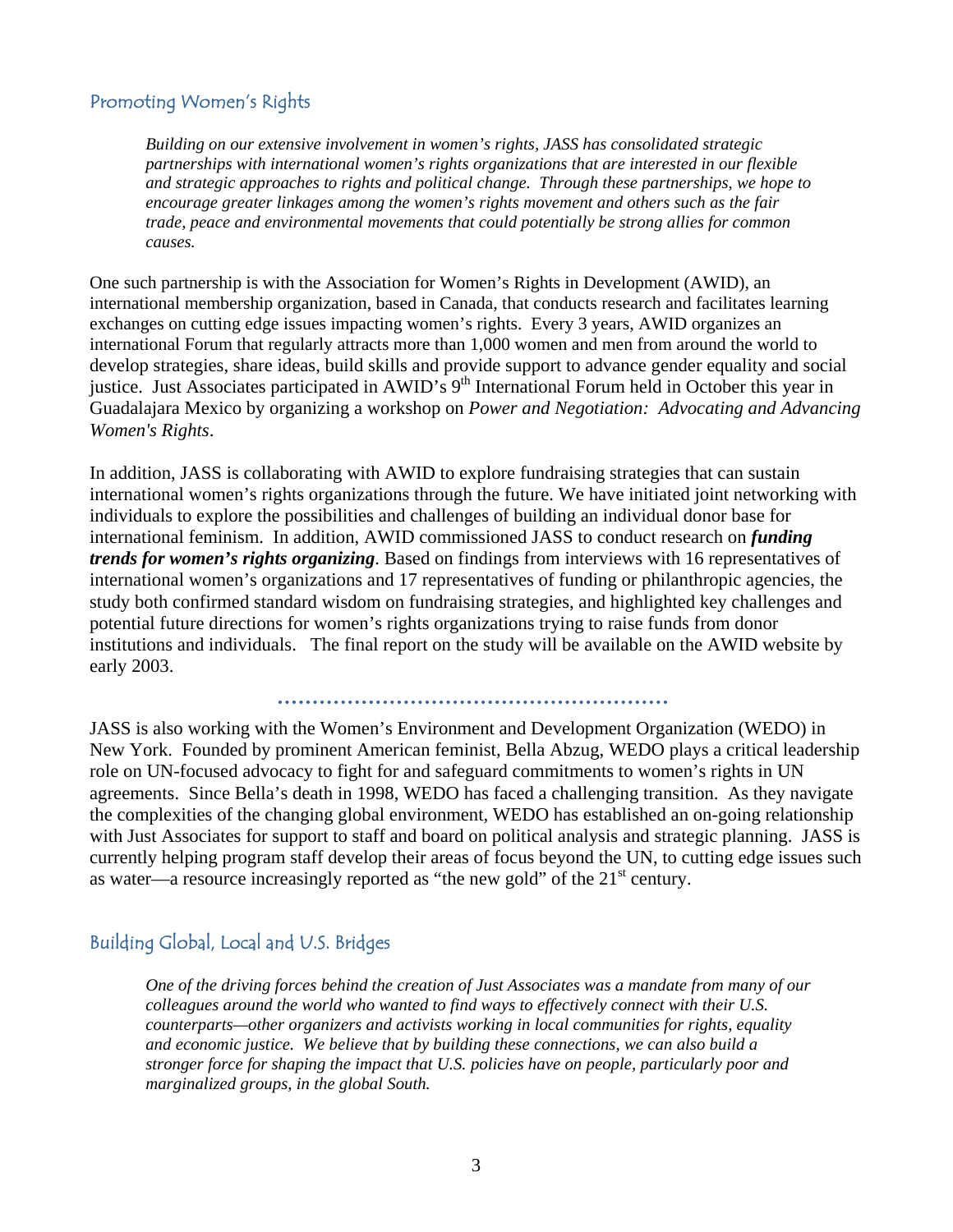In early 2002, members of Catholic Relief Services (CRS) approached JASS to share their ideas for developing an advocacy department to integrate throughout the organization the kinds of analysis and organizing required for addressing the systemic injustices that are the root causes of poverty. Based on an initial learning and needs assessment, JASS is providing technical support and guidance to a range of departments at all levels of CRS within the U.S. and worldwide to develop a variety of tools and processes to *integrate advocacy into their development work*. Advocacy has evolved as a way to operationalize CRS' commitment to "Making Justice and Solidarity Real", and provides an opportunity for us to work with CRS staff in local U.S. diocese as well as to build on successful international advocacy campaigns conducted by CRS around such contentious issues as conflict diamonds, HIV/AIDS and trafficking.

#### 

JASS is also collaborating with the Grassroots Policy Project (GPP), a U.S.-based educational and research organization. During 2002 we supported GPP by co-facilitating workshops with one of their partners, the Tenants' and Workers' Support Committee. We also developed a concept paper for a joint project building on our shared analysis of some of the most pressing challenges for social movement organizing in the U.S. While social change groups have succeeded in bringing about real improvements in people's lives, organizers often find that the gains they have made over the last 30 years are easily unraveled by events that they don't control—in part because social change organizing has tended to focus on work that is short-term and tactical, with weak linkages to longer-term vision and a broader movement. We are proposing a project with GPP that will allow us to bring together our tools for strategic planning and organizational development to *help groups tie their day-to-day work and organizational practices to their long-term goals and mission*. This joint program will build on our existing work to address the organizational practices and trends that make it difficult for groups to devote sufficient time to analysis, reflection and organizational change.

## Making Economics Accessible to People

*As globalization advances and the evolving economic and global structures worsen poverty, citizens groups are scrambling to understand and influence the economic policy processes that are impacting people's lives—free trade, privatization, intellectual property rights, and other economic policies promoted by international financial and policy institutions and the U.S. government. Just Associates is dedicated to empowering citizens and communities to participate meaningfully in fiscal and economic decisionmaking processes, and to explore the intersections between macro-economic policy, budgets, and the impact they have on people's everyday lives.* 

*Citizen budget advocacy* is an increasingly popular initiative in many countries. This year, Just Associates continued its ongoing partnership with Debbie Budlender, the South African gender economist known for her work in gender budgets, to work closely with diverse Indonesian NGO partners involved in budget advocacy to combine gender analysis of budgets with political organization and citizen participation strategies. Through periodic collective analysis, technical assistance and training, the project seeks to develop the capacity of groups to understand and influence budget policy in order to give some teeth and specificity to general demands about equality, corruption, and transparency. One collaborating Indonesian partner, the Urban Poor Consortium (UPC) whose members include hundreds of urban slum dwellers, pedicab drivers and street vendors, sunk their teeth into the Jakarta mayor with a lawsuit over non-disclosure of information about where funds intended for flood victims had been spent. And they won! Like the UPC, the other collaborating groups are working on a range of budget issues at different levels of government, including public housing in slums, daycare and transparency at local government level.